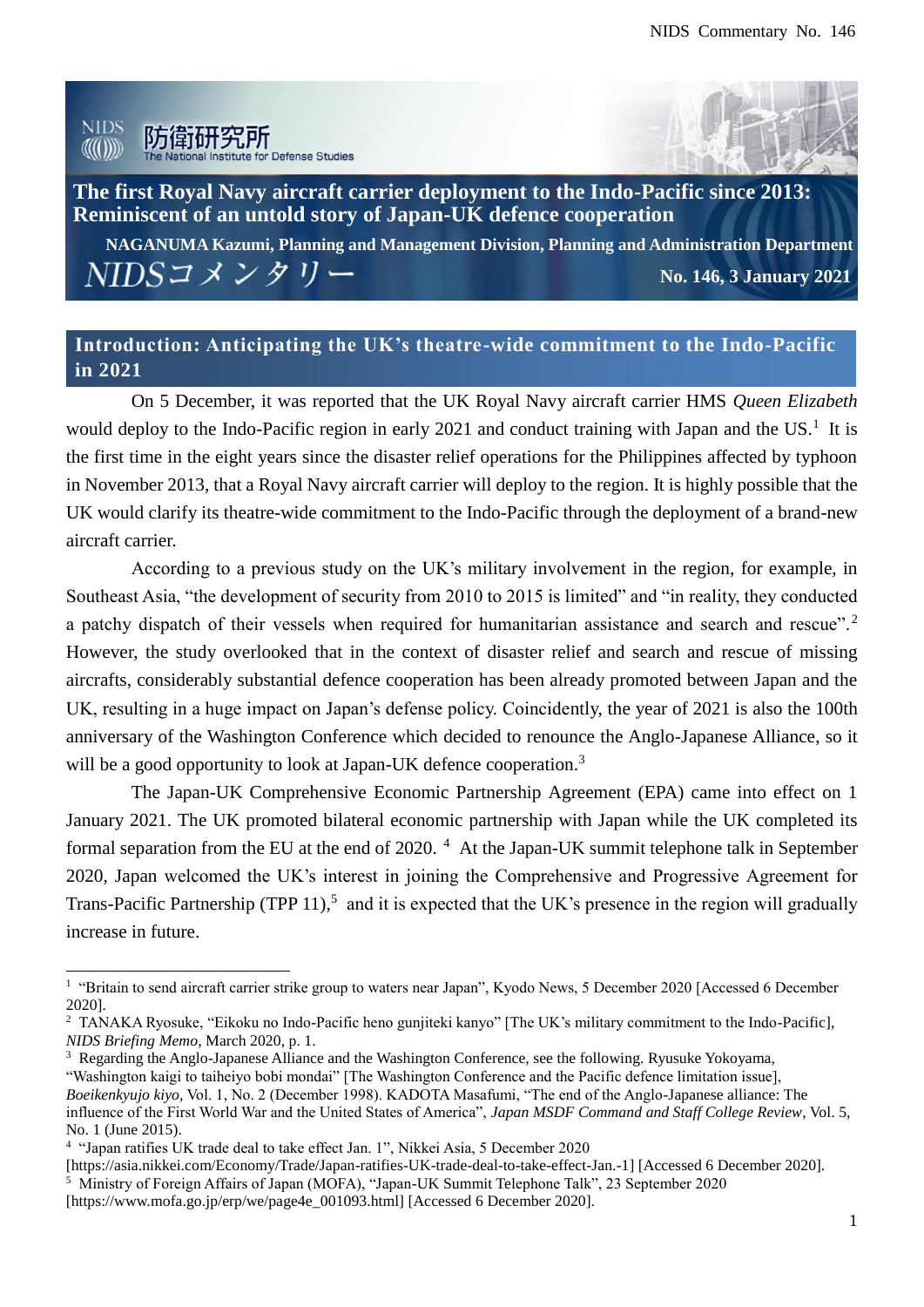#### NIDS Commentary No. 146

Anticipating that the year of 2021 will see the UK's theatre-wide commitment to the Indo-Pacific, this article recalls a blurry but noteworthy scene of Japan-UK defence cooperation realized during disaster relief for the Philippines affected by typhoon in November 2013.

## **Development of Japan-UK defence cooperation through disaster relief operations for the Philippines affected by the Typhoon Haiyan**

In November 2013, the large-scale Typhoon Haiyan directly hit the centre of the Philippines, causing catastrophic damage. Soon the Japanese Ministry of Defense (JMOD) and the Self-Defense Forces (SDF) formulated the first-ever Joint Task Force to conduct disaster relief activities.<sup>6</sup> At the scene of the disaster, HMS *Daring*, cruising towards a goodwill visit to Japan,<sup>7</sup> changed its course and commenced disaster relief activities.<sup>8</sup> Simultaneously, the UK decided that aircraft carrier HMS *Illustrious* in the Indian Ocean would be sent to the Philippines to relieve HMS *Daring*. 9

Regarding policy-oriented utilization of high-value units, the UK's action was in complete contrast to Japan's. HMS *Illustrious* made a port visit to Manila and accepted a visit by Philippines' Secretary of National Defense Gazmin.<sup>10</sup> JS *Ise*, however, exclusively conducted her activities off the coast of Leyte Island, and she returned home without any port visits to the Philippines. As a result, the JMOD/SDF failed to provide an opportunity for prominent figures in the Philippines to visit and acknowledge JS *Ise*.

Thus, the disaster relief for the Philippines made the JMOD/SDF fully recognize the importance of communication in how it will utilize JS *Ise* as one of the SDF assets from a policy-oriented perspective.

Sea power has frequently been used for political means, and naval diplomacy has been a means of communication in power relationships.<sup>11</sup> The Japan-UK defence cooperation in the Philippines in the aftermath of the 2013 typhoon was mainly conducted by the Maritime Self-Defense Force (MSDF) and Royal Navy.

Those disaster relief activities for the Philippines accelerated enhancement of Japan-UK defence cooperation, which saw three later corollaries: the conclusion of the Japan-UK Acquisition and Cross-Servicing Agreement (ACSA), acceptance of permanent liaison officer from the Royal Navy to the MSDF, and the introduction of the UK's own methodology on strategic communications to Japan. Each corollary is reviewed below in detail.

<sup>6</sup> Japanese Ministry of Defense (JMOD), "International Disaster Relief Operations in the Philippines"

<sup>[</sup>https://www.mod.go.jp/e/d\_act/kokusai\_heiwa/kokusai\_enjyo/philippines/index.html] [Accessed 7 December 2020].

<sup>7</sup> GOV UK, "HMS Daring visits Japan", 26 November 2013 [https://www.gov.uk/government/news/hms-daring-bound-forjapan] [Accessed 7 December 2020].

<sup>8</sup> "Typhoon Haiyan: HMS Daring docks in Philippines", BBC, 17 November 2013 [https://www.bbc.com/news/av/world-asia-24977525] [Accessed 7 December 2020].

<sup>9</sup> Royal Navy Facebook post, "HMS Illustrious takes over from HMS Daring in the Philippines", 25 November 2013 [https://www.facebook.com/royalnavy/videos/hms-illustrious-takes-over-from-hms-daring-in-thephilippines/189076597951558/] [Accessed 7 December 2020].

<sup>&</sup>lt;sup>10</sup> GOV UK, "HMS Illustrious completes Philippines aid mission", 11 December 2013

<sup>[</sup>https://www.gov.uk/government/news/hms-illustrious-completes-philippines-aid-mission] [Accessed 7 December 2020]. <sup>11</sup> Edward Luttwak, "Political Uses of Sea Power," *Studies in International Affairs*, No. 23 (Johns Hopkins University Press, 1974). Regarding naval diplomacy, see Kevin Rowlands, '"Decided Preponderance at Sea": Naval Diplomacy in Strategic Thought', *Naval War College Review*, Vol. 65, No. 4 (Autumn 2012).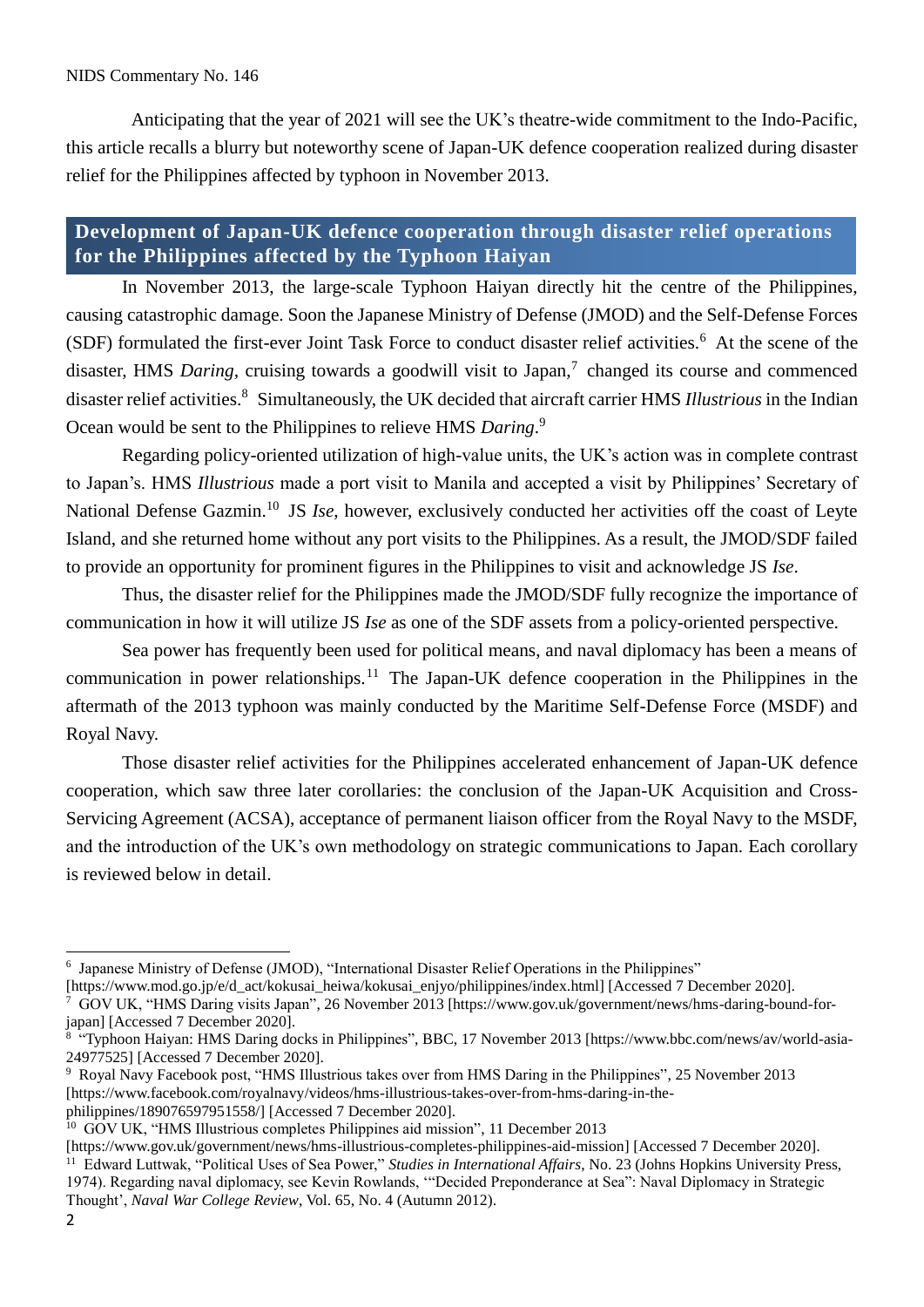### **Corollary 1: Conclusion of the Japan-UK ACSA**

During the disaster relief efforts, Japan sent a replenishment vessel, JS *Towada*, and she refuelled the Royal Australian Navy's HMAS *Tobruk*. <sup>12</sup> This fact indicates the possibility that the UK MOD might have asked the JMOD to provide refuelling, and the JMOD seems to have declined the UK's request because of the lack of relevant legal frameworks such as an ACSA.<sup>13</sup> Following this event, the defence authorities of both Japan and the UK shared the same recognition about the necessity of concluding the ACSA, and it was signed in January 2017 and entered into force in August after some coordination.<sup>14</sup> This is the first corollary that Japan and the UK concluded the ACSA as an institutionalized measure originating from operational necessity.

## **Corollary 2: Acceptance of permanent liaison officer from the Royal Navy to the Maritime Self-Defense Force (MSDF)**

During the disaster relief, a mutual dispatch of liaisons was realized between aircraft carrier HMS Illustrious, deploying off the coasts of the Panay and Cebu Islands, and helicopter destroyer JS Ise, deploying off the coasts of the Samar and Leyte Islands. While the joint training and exercises in the past saw a great deal of ad hoc exchange of crews between the MSDF and foreign navies' vessels for temporary coordination, it was a rare case for liaisons to be exchanged at an unexpected actual operation.

This exchange was merely a one-time, several-day cooperation with the smallest footprint, though it has been regarded as a meaningful activity not only with operational necessity but also with a policyoriented message, as introduced by then Prime Minister ABE during a visit to the UK. Based on this temporary but meaningful exchange of liaisons,15 it was realized that MSDF accepted Royal Navy's permanent liaison officer wearing two hats, one for the Self-Defense Fleet and one for the Seventh Fleet of the US Navy, in February 2015.16 This is the second corollary that the MSDF accepted the Royal Navy's permanent liaison officer originating from the temporary exchange of liaisons.

[https://japan.kantei.go.jp/96\_abe/statement/201405/london.html] [Accessed 7 December 2020].

<sup>16</sup> British Embassy Tokyo Facebook post, "untitled", 16 February 2015

<sup>&</sup>lt;sup>12</sup> Maritime Self-Defense Force (MSDF), "Philippines heno kokusai kinkyu enjo" [International disaster relief for the Philippines] [https://www.mod.go.jp/msdf/operation/cooperate/philippines/] [Accessed 7 December 2020].

<sup>&</sup>lt;sup>13</sup> A statement by the Parliamentary Vice-Minister for Foreign Affairs at the Committee on Foreign Affairs and Defense of the House of Councilors on 6 April 2017. "Negotiation on Japan-UK ACSA started based on the UK's proposal after they recognized its necessity when SDF and British Armed Forces conducted cooperation for the Philippines affected by typhoon in 2013".

<sup>&</sup>lt;sup>14</sup> MOFA, "Nichiei buppin ekimu sougo teikyo kyotei no hakko" [Entry into force of Japan-UK ACSA], 18 August 2017 [https://www.mofa.go.jp/mofaj/press/release/press4\_004920.html] [Accessed 7 December 2020].

<sup>&</sup>lt;sup>15</sup> The Official Website of the Prime Minister of Japan and His Cabinet, "Redefining Japan-UK Relations - Remarks by Prime Minister Abe at the Welcoming Dinner Hosted by the City of London", 1 May 2014

<sup>[</sup>https://www.facebook.com/ukinjapan/photos/japanese-maritime-self-defense-force-jmsdf-vice-adm-eiichi-funadacommander-in-c/812717365460062/] [Accessed 7 December 2020].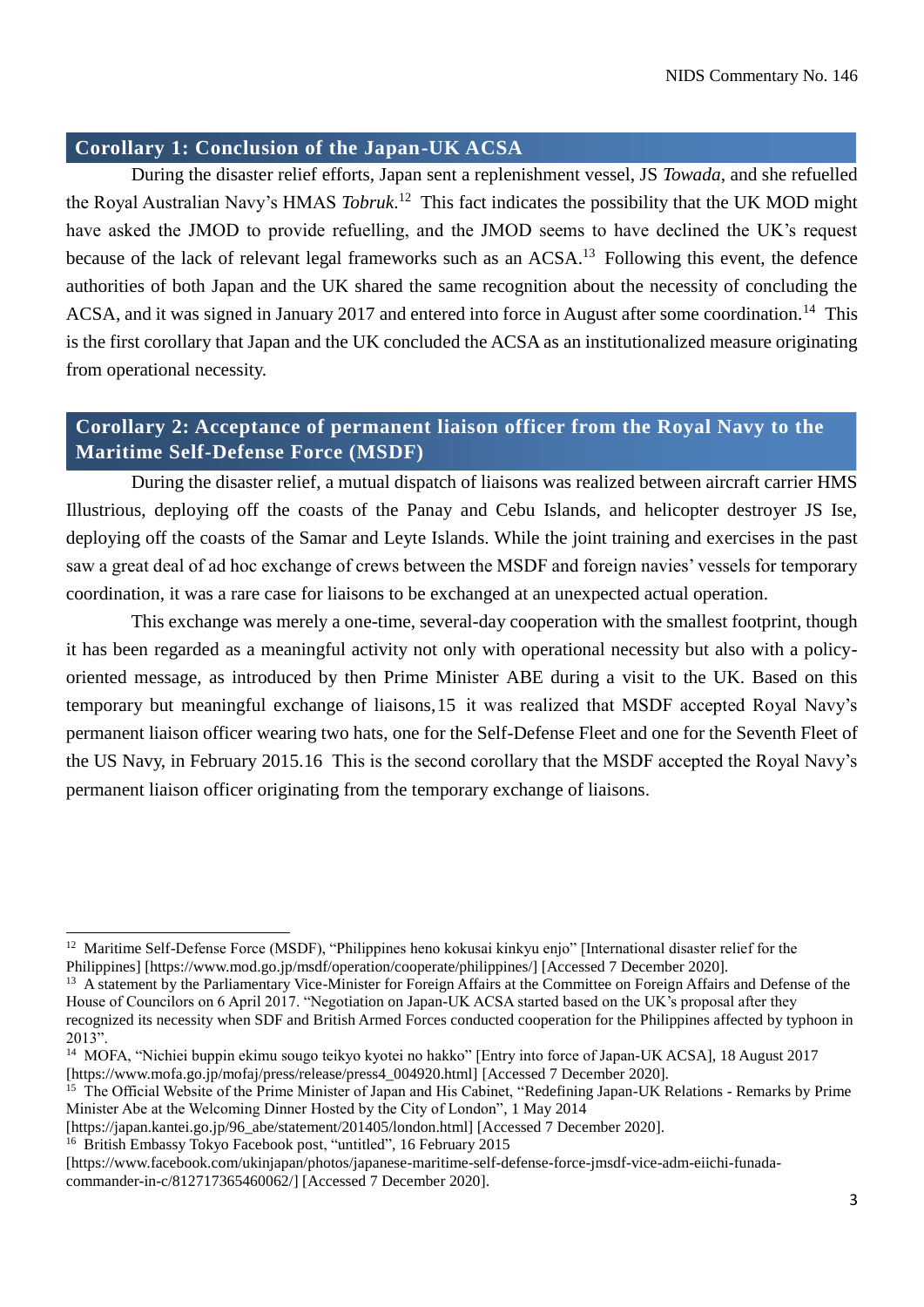# **Corollary 3: Introduction of the UK's own methodology on strategic communications to Japan.**

The news on the exchange of the liaisons between JS *Ise* and HMS *Illustrious* was rapidly uploaded on the official websites managed by Japan and the UK. The JMOD Facebook page posted one article on Japan's liaison sent to HMS *Illustrious* dated 28 November 2013,<sup>17</sup> and the other on the Royal Navy's liaison to JS *Ise* dated 12 December 2013.<sup>18</sup> Later, a short column by the Royal Navy's liaison was published in Defense of Japan 2014,<sup>19</sup> and the JMOD website posted the longer column by the liaison entitled "A New Page for the Japan-UK Defense Cooperation".<sup>20</sup> The Royal Navy website also posted a similar article,<sup>21</sup> as did the UK Embassy in Japan on its website,<sup>22</sup> which led to the positive dissemination of information. At an early stage, it is not difficult to suppose that the defence authorities of both Japan and the UK managed to realize a coordinated upload of the same article in a shorter period on an hourly basis. Nevertheless, it underscored that the basic key messages and issue narratives in those articles were not wholly synchronized, as their content included the same fact about the exchange of liaisons and a similar emphasis on Japan-UK defence cooperation intended for the Philippines affected by typhoon. As for the uploader, the Japanese articles were uploaded exclusively on JMOD's own website, and the UK articles were mainly uploaded on the Royal Navy and the Embassy websites, though not on the UK MOD website. It can be concluded that these kind of activities made the JMOD/SDF enhance its recognition on significance of strategic communications.

In fact, guests from the UK MOD, Foreign Commonwealth Office and the Embassy held the firstever lectures on strategic communications attended by officials from the JMOD, Ministry of Foreign Affairs of Japan (MOFA) and Cabinet Office in May 2014. The JMOD website has regularly uploaded an official public-relations brochure in English, the Japan Defense Focus. In June 2014, the brochure included a column entitled "Strategic Communication [SC] Program Initiated by the United Kingdom".<sup>23</sup> The column clearly mentions that PA [Public Affairs] staff from JMOD and MOFA were invited to London to join a week-long SC course, and that time, the SC team visited Japan to further spread their idea throughout Japanese government and also mentions that officials not only from JMOD, but also from Cabinet Office took part in the course. It also highlights that the lectures included the basic theories of strategic

<sup>18</sup> JMOD Facebook post, "Japan's Disaster Relief Activities in the Philippines", 12 December 2013

[https://m.facebook.com/photo.php?fbid=638447629550988] [Accessed 7 December 2020].

<sup>19</sup> JMOD, ed., *Defense of Japan 2014*, p.312.

activity/news/2013/december/19/131219japan-exchange] [Accessed 25 December 2019].

<sup>&</sup>lt;sup>17</sup> JMOD Facebook post, "Japan's Disaster Relief Activities in the Philippines", 28 November 2013 [https://m.facebook.com/photo.php?fbid=631136483615436] [Accessed 7 December 2020].

<sup>&</sup>lt;sup>20</sup> JMOD, "A New Page for the Japan-UK Defense Cooperation"

<sup>[</sup>https://www.mod.go.jp/e/d\_act/others/ukmod/Japan\_uk\_defense.html] [Accessed 7 December 2020]. The column was also copied and renamed "The Japan-UK Defense Cooperation" later

<sup>[</sup>https://www.mod.go.jp/e/d\_act/kokusai\_heiwa/kokusai\_enjyo/philippines/Japan\_uk\_defense.html] [Accessed 7 December 2020].

<sup>&</sup>lt;sup>21</sup> Royal Navy, "Japan Exchange", 19 December 2013 [https://www.royalnavy.mod.uk/news-and-latest-

<sup>&</sup>lt;sup>22</sup> GOV UK, "UK - Japan goodwill exchange at sea", 29 November 2013 [https://www.gov.uk/government/news/uk-japangoodwill-exchange-at-sea] [Accessed 7 December 2020].

<sup>23</sup> JMOD, 'Strategic Communication Program Initiated by the United Kingdom', *JDF Japan Defense Focus,* No.53, June 2014.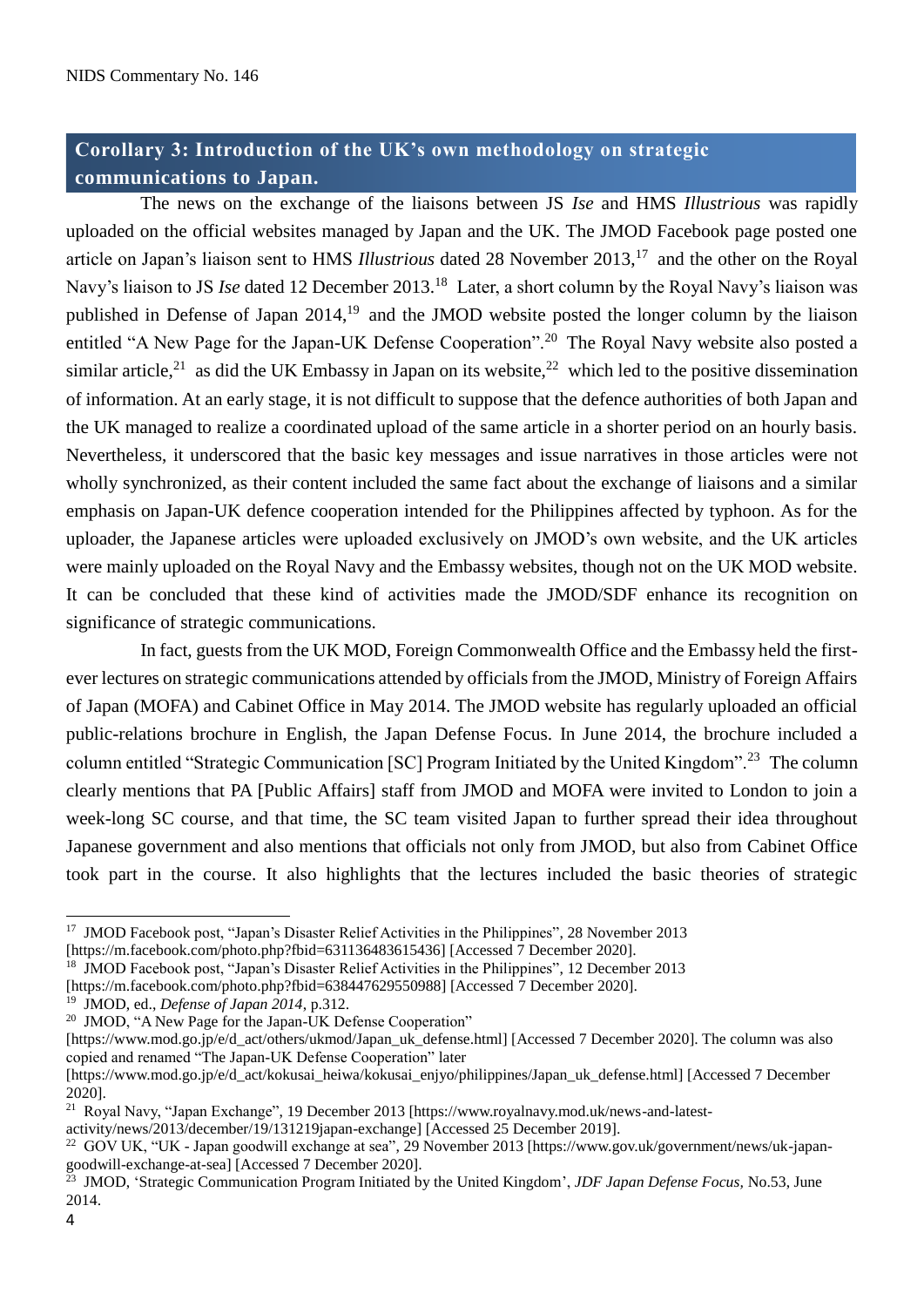communications, target audience analysis, communication during crisis, information operation methodology, and so forth.<sup>24</sup>

This is the third corollary that the introduction of the UK's own methodology on strategic communications to Japan originated from the coordinated dissemination of information on the exchange of the Japan-UK liaisons between JS *Ise* and HMS *Illustrious* deploying off the coasts of the Philippines for international disaster relief activities, which subsequently led to it that not only the JMOD but also the MOFA and Cabinet Office acquired technical know-how and methodology on strategic communications.

## **Conclusion: The further development of Japan-UK defence cooperation in the future**

This article, anticipates the UK's theatre-wide commitment to the Indo-Pacific in 2021, focused on the promotion of Japan-UK defence cooperation realized during disaster relief for the Philippines affected by typhoon in November 2013. As a result, the enhancement of Japan-UK defence cooperation has seen three corollaries: the conclusion of the Japan-UK ACSA, acceptance of permanent liaison officer from the Royal Navy to the MSDF, and the introduction of the UK's own methodology on strategic communications to Japan.

Future UK-Japan defence cooperation has, to some extent, potential for further development from several perspectives. For example, since both the British aircraft carrier and the escort vessels JS *Izumo* and JS *Kaga* are going to be equipped with the F-35B,<sup>25</sup> it is expected that mutual operational know-how can be shared even if there are differences in the structure of the vessels. Once the F-35 maintenance bases in this area are located only in Japan and Australia, Japan-Australia cooperation will be almost automatically considered when the Royal Navy's aircraft carrier are deployed to the Indo-Pacific.<sup>26</sup> Furthermore, from the perspective of repairing and maintenance of those carriers, it will be possible that the UK vessels frequently access to the port facilities including Yokosuka, although their capacity is limited.

The British Armed Forces, unlike in the Middle East, do not maintain a fixed full-fledged supply base in the region.<sup>27</sup> It is expected that they might acquire a maintenance base, for example in Brunei, which is historically closely related as well as expand the functions at a base in Singapore under the Five Power Defense Arrangements (FPDA). <sup>28</sup>

On the other hand, the cooperation in the intelligence domain seems uncertain so far. With regard to Japan's participation in the intelligence network, what is called "the Five Eyes" by AUSCANZUKUS,

<sup>24</sup> Ibid.

<sup>25</sup> Royal Navy, "HMS QUEEN ELIZABETH (R08)" [https://www.royalnavy.mod.uk/our-organisation/the-fightingarms/surface-fleet/aircraft-carriers/hms-queen-elizabeth] [Accessed 6 December 2020].

<sup>&</sup>lt;sup>26</sup> The United States Department of Defense, "Japan, Australia to Provide F-35 Maintenance Sites in Pacific Region", 17 December 2014 [https://www.defense.gov/Explore/News/Article/Article/603831/] [Accessed 6 December 2020]. Acquisition, Technology & Logistics Agency, "F-35 no kitai no seibi kyoten (regional depot) no unyo kaishi nitsuite" [On the start of operation of the regional depot for F-35 airframe], 1 July 2020 [https://www.mod.go.jp/atla/pinup/pinup020701.pdf] [Accessed 6 December 2020].

<sup>27</sup> Li Jie Sheng, "Where Is Britain's Indo-Pacific Strategy?" *the Diplomat,* 7 June 2019

<sup>[</sup>https://thediplomat.com/2019/06/where-is-britains-indo-pacific-strategy/] [Accessed 8 December 2020].

<sup>28</sup> Ian Storey, "Can the UK Achieve Its Naval Ambitions in the Indo-Pacific?", *The Diplomat,* 7 November 2020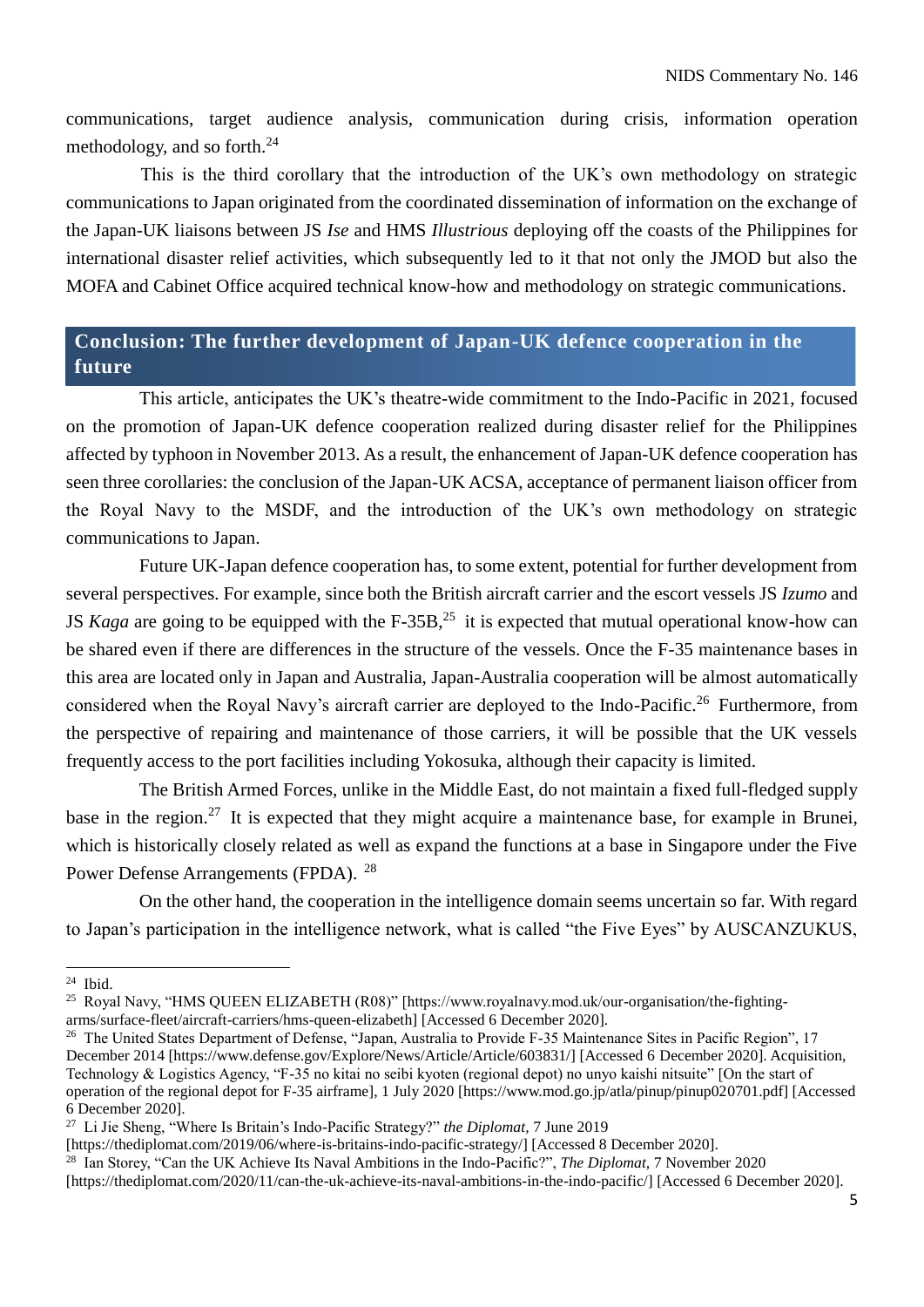UK Prime Minister Johnson clearly mentioned at the House of Commons, "It is not something that our Japanese friends have yet raised with me" and "It is an idea that we are thinking about".<sup>29</sup> In fact, it has been a quite short time since the two leaders of Japan and New Zealand welcomed their commencing a joint study towards negotiating a security information sharing agreement in 2019.<sup>30</sup> One of the distinguished scholars in Japan also insists on Japan's closer cooperation rather than membership for intelligence.<sup>31</sup> In addition, the Japan-UK agreement will continue to discuss modelling after the Japan-Australia Reciprocal Access Agreement, and it will take a certain amount of time to conclude it.<sup>32</sup>

The UK, unlike France and Germany, has not yet issued any official documents on the Indo-Pacific. In November 2020, it was reported that a British think tank compiled a report calling for an inclination towards the Indo-Pacific, hence it seems that relevant discussions are ongoing over how the UK should be involved in the region.<sup>33</sup> The UK stands in a different position from the EU member states such as France and Germany. It is possible that the UK seeks to formulate policies on the Indo-Pacific in line with the upcoming update of the NATO New Strategic Concept while they carefully keep in mind the situation in China, including Hong Kong.<sup>34</sup>

Furthermore, Britain is said to be "faced with a long-standing challenge of balancing NATO's collective defense and forces outside the region", <sup>35</sup> and it is difficult to foresee whether the UK's involvement in the Indo-Pacific will make a leap forward or not in future. Indeed, Prime Minister Johnson has only mentioned the region once, when referring to the dispatch of Royal Navy's aircraft carrier during a speech on the increase in defence budget.<sup>36</sup>

Nonetheless, within the next few months, the Indo-Pacific region will witness a show of the UK's national will by the deployment of the aircraft carrier. From this point of view, it is strongly expected that Japan-UK defence cooperation will be updated in a timely manner.

(Translated on 3 January 2021)

<sup>30</sup> MOFA, "Japan-New Zealand Summit Joint Statement 2019", 19 September 2019

<sup>31</sup> Tsuruoka Michito, "Japan and the Five Eyes: A Reality Check", nippon.com, 24 December 2020 [https://www.nippon.com/en/in-depth/d00654/] [Accessed 3 January 2021].

<sup>29</sup> House of Commons Liaison Committee, *Oral evidence from the Prime Minister,* HC 744, 16 September 2020 [https://committees.parliament.uk/oralevidence/851/default/] [Accessed 6 December 2020].

<sup>[</sup>https://www.mofa.go.jp/files/000518544.pdf] [Accessed 6 December 2020].

<sup>&</sup>lt;sup>32</sup> The Joint Statement at the Japan-UK Summit Meeting in January 2019 mentioned, "We will continue to work on a framework to improve administrative, policy and legal procedures to facilitate joint operations and exercises between the Japan Self-Defense Forces (JSDF) and British Armed Forces, looking ahead to future possible negotiations". MOFA, "UK-Japan Joint Statement", 10 January 2019 [https://www.mofa.go.jp/files/000436675.pdf] [Accessed 3 January 2021]. "Japan-Australia Reciprocal Access Agreement", Jiji Press, 17 November 2020 [https://www.jiji.com/jc/article?k=2020111700951] [Accessed 6 December 2020]. Australian Embassy Tokyo, "Nichigo enkatsuka kyotei nitsuite" [On Japan-Australia Reciprocal Access Agreement], [https://japan.embassy.gov.au/tkyojapanese/pr2020\_tk17.html] [Accessed 6 December 2020].

<sup>&</sup>lt;sup>33</sup> "UK should tilt foreign policy to Indo-Pacific region, report says", the Guardian, 22 November 2020 [https://www.theguardian.com/politics/2020/nov/22/uk-should-tilt-foreign-policy-to-indo-pacific-region-report-says] [Accessed 7 December 2020].

<sup>&</sup>lt;sup>34</sup> Jens Stoltenberg, "Adapting NATO for 2030 and beyond", North Atlantic Treaty Organization, 23 November 2020 [https://www.nato.int/cps/en/natohq/opinions\_179665.htm] [Accessed 7 December 2020].

 $35$  TANAKA Ryosuke, p. 6.

<sup>36</sup> GOV UK, "Oral statement to Parliament: PM statement to the House on the Integrated Review", 19 November 2020 [https://www.gov.uk/government/speeches/pm-statement-to-the-house-on-the-integrated-review-19-november-2020] [Accessed 7 December 2020].